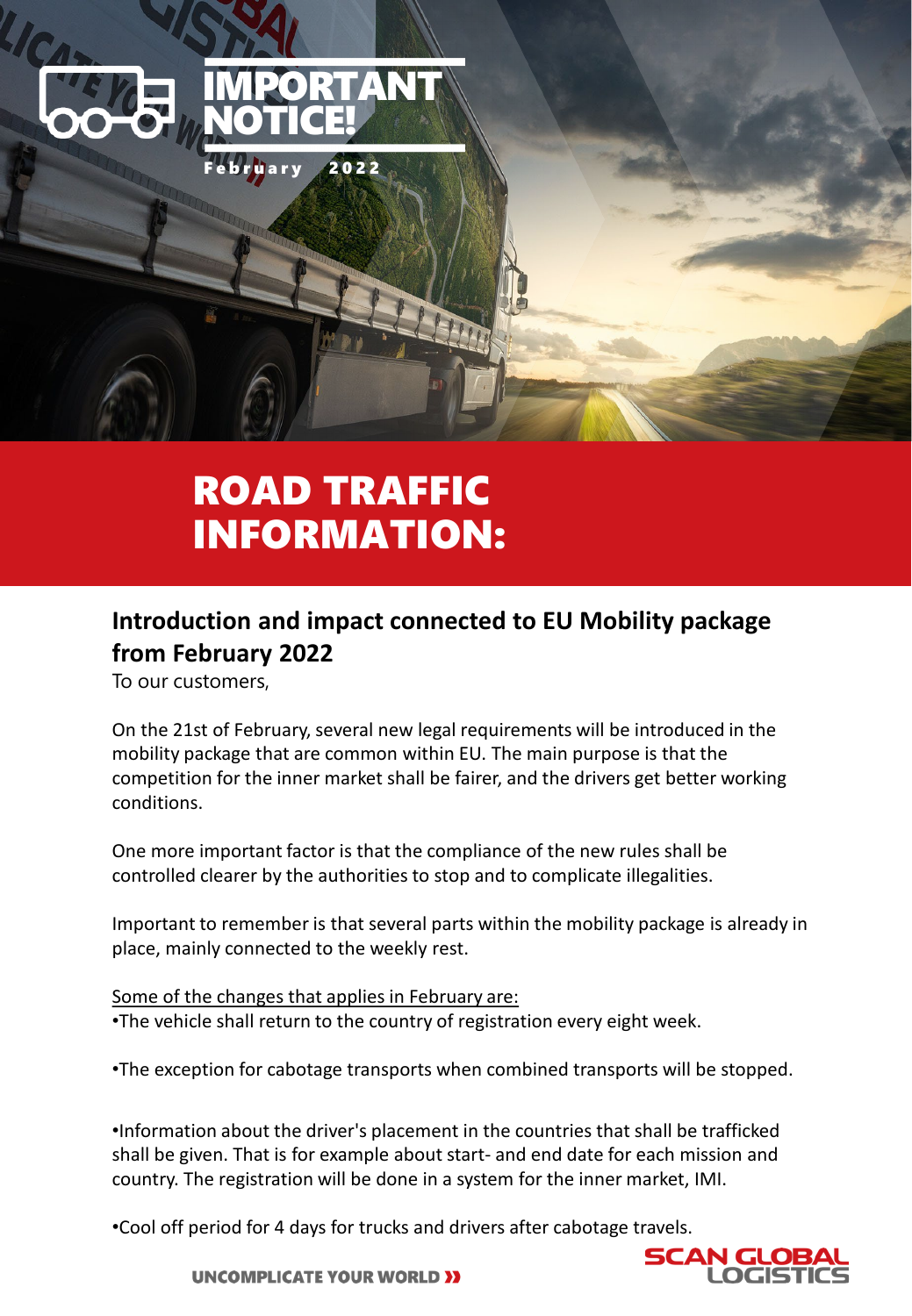

## ROAD TRAFFIC INFORMATION:

#### What do we foresee those changes will give? Some obvious are:

•Increased and more complicated administration to collect and give information about trucks and drivers placement to authorities.

•Higher costs due to more administration (more staff).

•Higher number of empty transports connected to the travels back to country of registration. (lower productivity).

•Higher salary costs for drivers.

•Risk that the capacity will be negatively affected, both drivers and trucks.

Whitin the mobility package framework, more changes are to come, next is in August 2023 and is connected to smart tachograph.

With the above explanation, Scan Global Logistics is forced to implement a "Mobility package surcharge", to handle the founded increases in cost, connected to above explained burden from authorities.

The capacity surcharge that was implemented during autumn 2021, will be kept and is connected to the continued deficit of capacity (drivers, trucks and trailers).